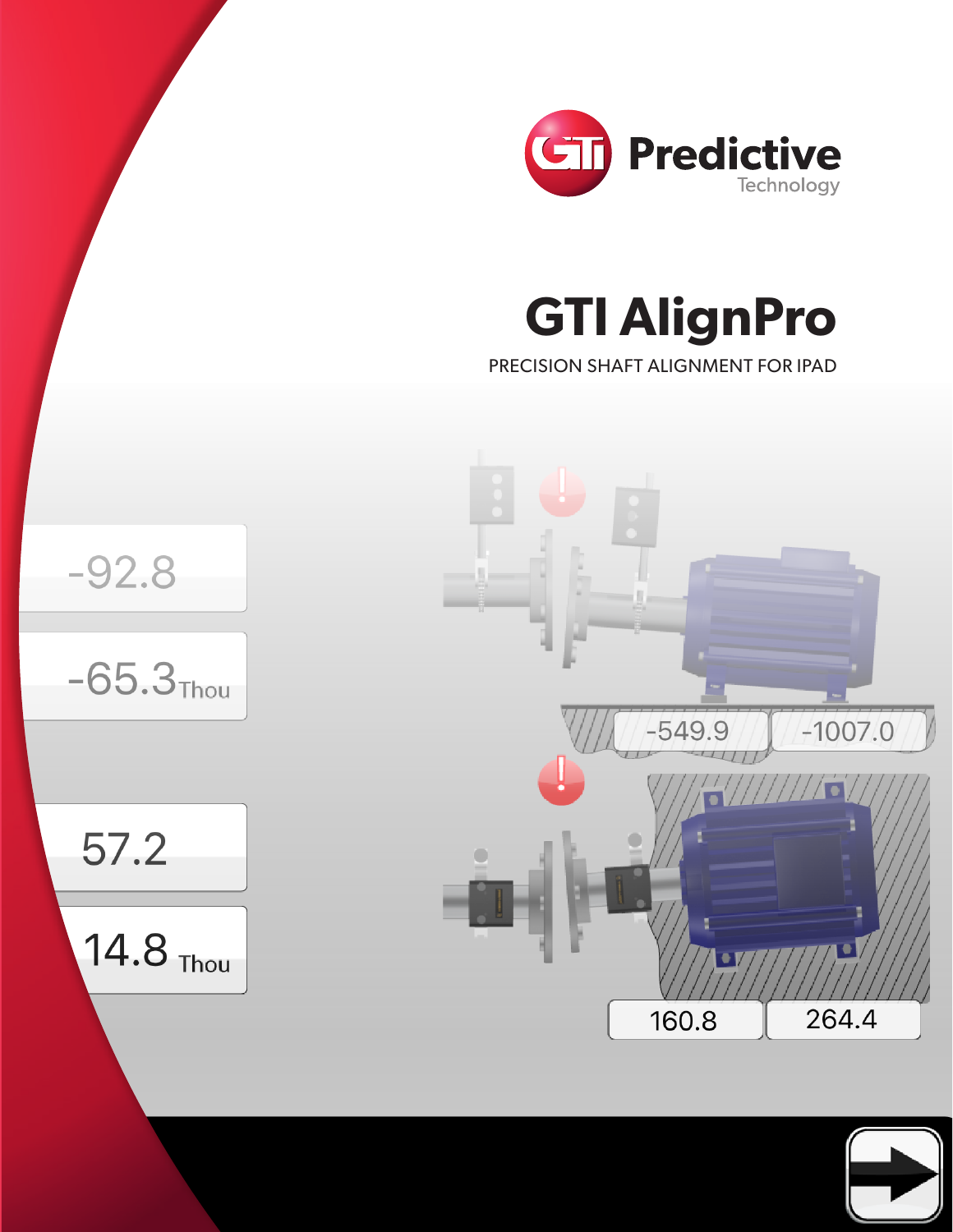

GTI AlignPro is a rugged, reliable and repeatable shaft alignment solution. Designed to operate on the iPad platform, this new offering from GTI Predictive Technology is the perfect addition to any VibePro or reliability maintenance program. GTI AlignPro offers an innovative, step-by-step, responsive interface with live moves, 3D-animations and wide touch screen which simplifies the alignment process and reduces the time it takes to complete each alignment.



#### **HORIZONTAL ALIGNMENT**

Horizontal Shaft Alignment uses reverse dial method to ensure shaft center lines are co-linear. AlignPro walks the user through simple steps to precision alignment.



## **VERTICAL ALIGNMENT**

Vertical shafts alignment is carried out by moving the machine flange/coupling until the axes are coaxial enough to stay in the assigned limits. Note! Coupled and Uncoupled Shaft.



### **SOFT FOOT**

Step-by-Step Soft Foot correction. Before any alignment soft foot should be corrected.

# **FEATURES**

#### **ZONE EXPANSION**

Unique technology that reduces the effect of high vibration and competing light sources on precision alignment

#### **MEASUREMENT**

AlignPro includes industry standard and custom tolerances and compensation for thermal growth and dynamic movement. Ask us about ThermOl2R!

### **SMART MEASUREMENT VALUE FILTER**

Statistically analyzes measurement values and normalizes data collected utilizing a 95% confidence interval to insure the data points used to calculate alignment corrections are representative of the entire dataset. Best used in high vibration areas.

#### **SWITCHIT™ FUNCTION**

The SwitchIT™ function allows the user to adjust the position of the motor on screen to correspond with the position of the machine in front of them, making it easier to understand adjustment directions.

#### **SAVING DATA**

Saves your alignment job and all respective measurements, photos, and details to the database for easy access later.

#### **INTEGRATED REPORTS**

Integrated reporting includes As Found, As Left and Soft Foot corrections. Reports can be saved or sent by email. User notes for complete reporting.